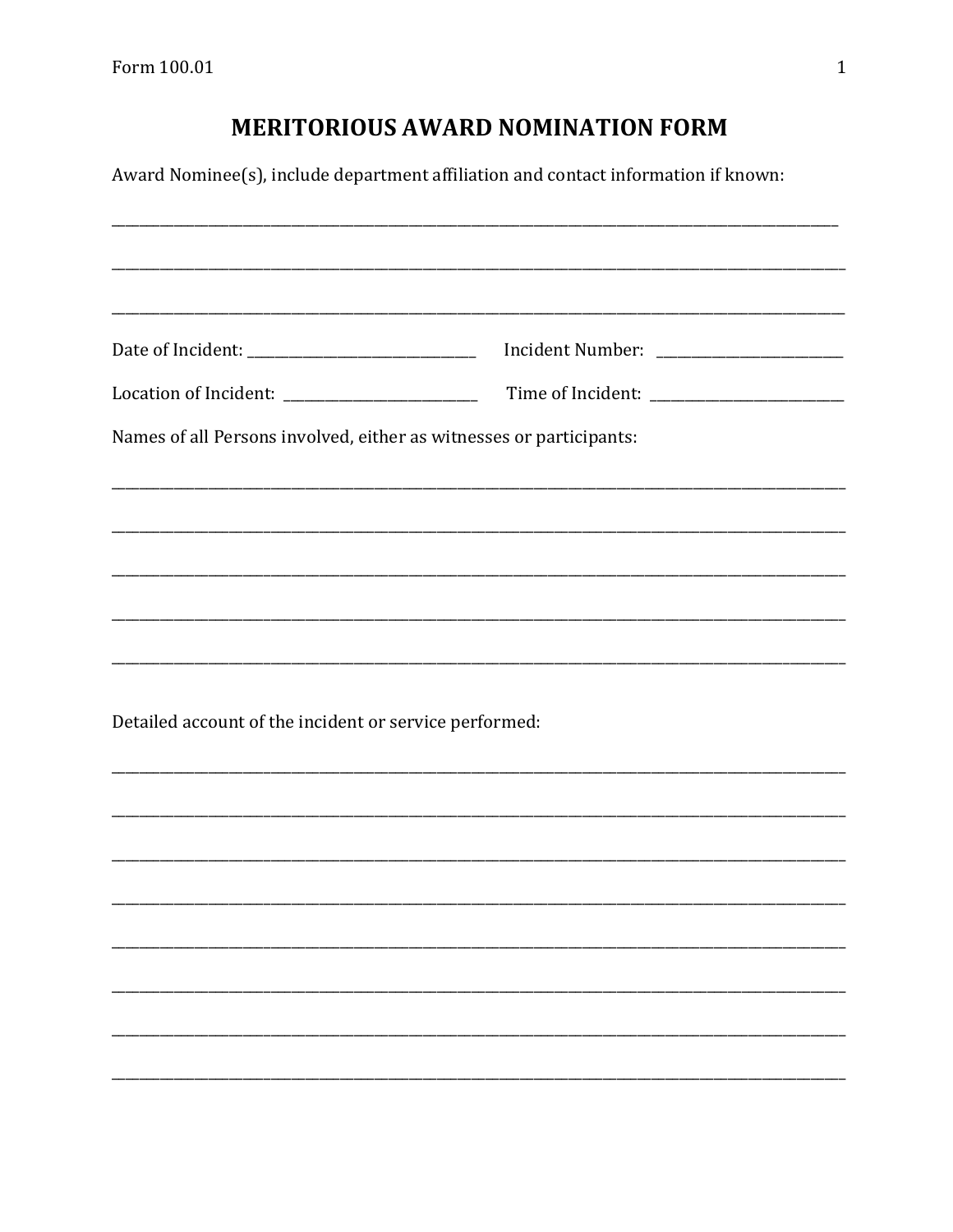|  |  |  | $\overline{\phantom{a}}$ |
|--|--|--|--------------------------|
|  |  |  |                          |
|  |  |  |                          |
|  |  |  |                          |
|  |  |  |                          |
|  |  |  |                          |
|  |  |  |                          |
|  |  |  |                          |
|  |  |  |                          |
|  |  |  |                          |
|  |  |  |                          |
|  |  |  |                          |
|  |  |  |                          |
|  |  |  |                          |
|  |  |  |                          |
|  |  |  |                          |
|  |  |  | Ξ.                       |
|  |  |  |                          |
|  |  |  |                          |
|  |  |  |                          |
|  |  |  |                          |
|  |  |  |                          |
|  |  |  |                          |
|  |  |  |                          |
|  |  |  |                          |
|  |  |  |                          |
|  |  |  |                          |
|  |  |  |                          |

 $\overline{2}$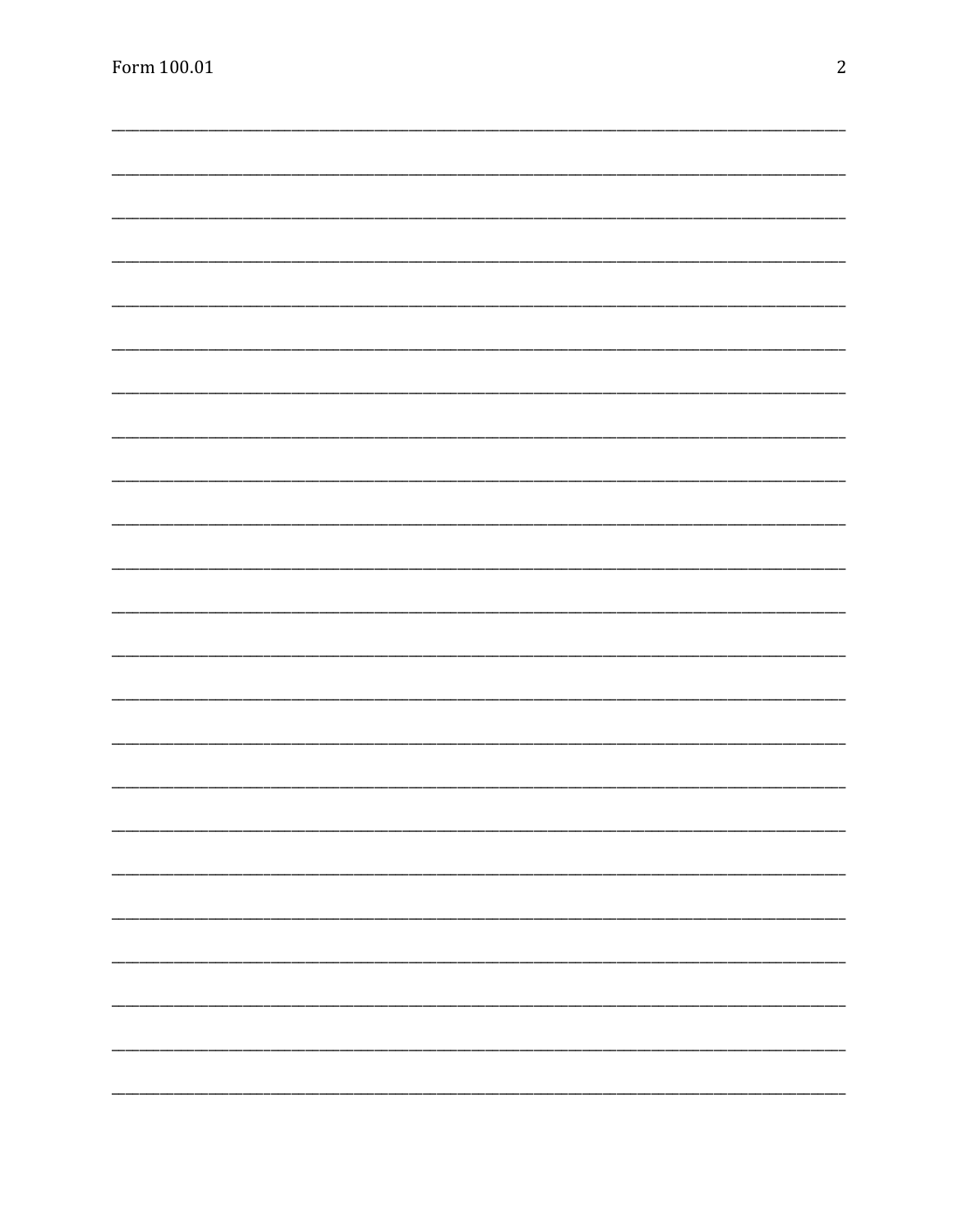Person(s) submitting this award nomination, please provide a contact phone number:

Submit award nomination(s) by regular mail to: York County Department of Fire Safety, P.O. Box 82, York, SC. 29745, Attn: Director of Fire Services.

Submit award nomination(s) in person: York County Fire Training Center located at 2500 McFarland Road, York, SC. 29745, Attn: Director of Fire Services. For directions, call 803-620-2270.

Submit award nomination(s) via fax: 803-620-2269, Attn: Director of Fire Services.